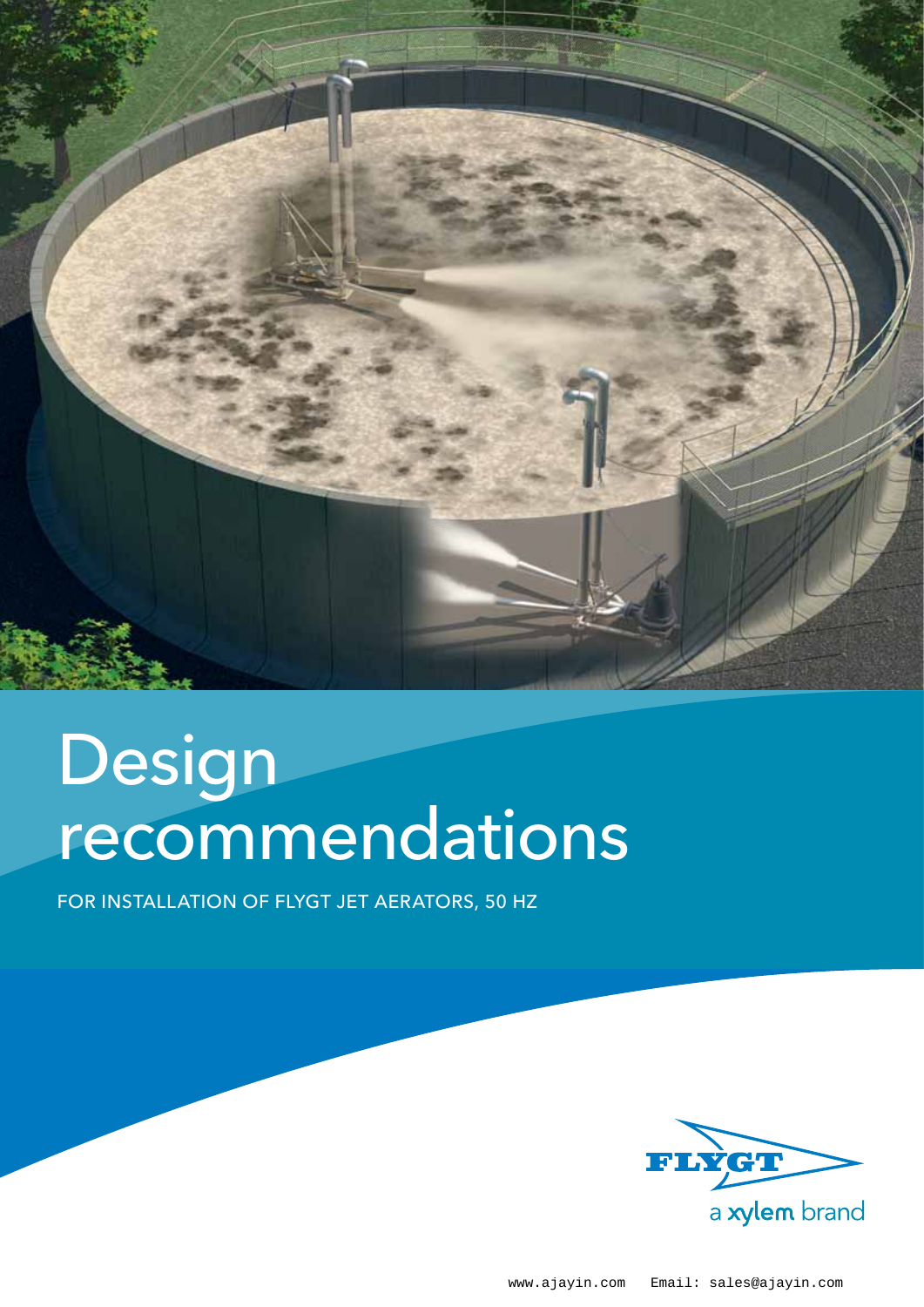### Content

| Introduction                                                                                                                                                                                                                         | 3              |
|--------------------------------------------------------------------------------------------------------------------------------------------------------------------------------------------------------------------------------------|----------------|
| Application areas                                                                                                                                                                                                                    | 3              |
| Product description                                                                                                                                                                                                                  | 4              |
| Working principle                                                                                                                                                                                                                    | $\overline{4}$ |
| Installation types and recommendations <b>CONSTRANT CONSTRANT OF A CONSTRANT CONSTRANT OF A CONSTRANT CONSTRANT OF A CONSTRANT OF A CONSTRANT OF A CONSTRANT OF A CONSTRANT OF A CONSTRANT OF A CONSTRAINING OF A CONSTRAINING O</b> | 5              |
| <b>Product selection</b>                                                                                                                                                                                                             | 6              |
| Positioning jet aerators and mixers in circular and rectangular tanks                                                                                                                                                                | 8              |
| Jet aerators and/or mixers in series <b>contained a series</b> and the series and the series of the series of the series of the series of the series of the series of the series of the series of the series of the series of the s  | 10             |
| VFD control with the control of the control of the control of the control of the control of the control of the                                                                                                                       | 10             |
| Abbreviations                                                                                                                                                                                                                        | 11             |
| <b>Systems Engineering</b>                                                                                                                                                                                                           | 11             |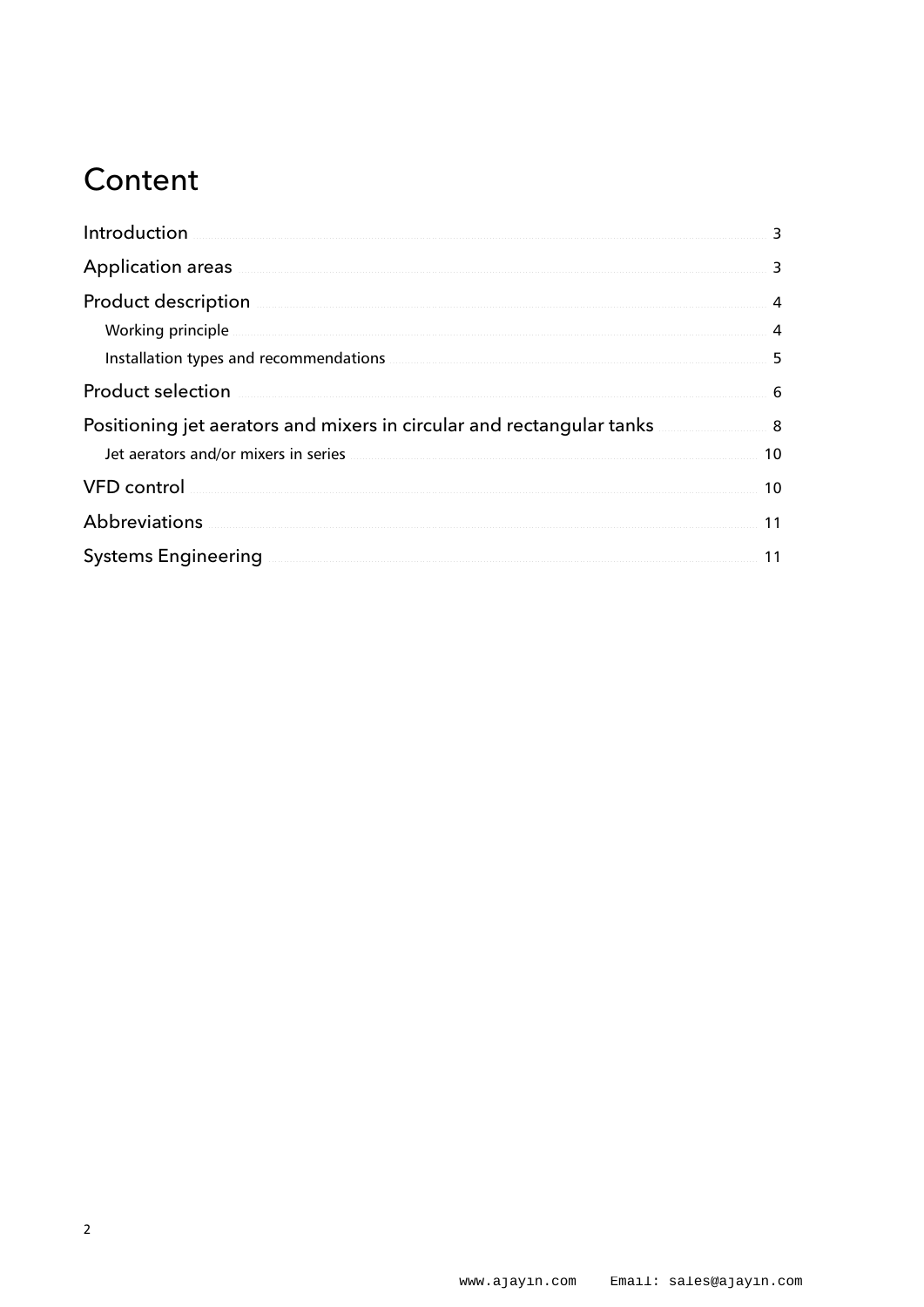### Introduction

Oxygen must be provided in wastewater treatment plants to satisfy several different demands. These include the biological degradation of organic materials and oxidation of ammonia and other inorganic materials. Aeration is the process by which oxygen is transferred to the liquid. The main purposes are to supply the oxygen required and provide enough mixing to keep solids in suspension.

The jet aerator is a simple device, consisting of a Flygt submersible pump coupled to one or more ejectors to achieve various oxygen transfer rates. The ejector system consists of air suction pipes which protrude above the water surface, of a venturi-like nozzle and of a diffusing pipe – the so-called ejector.

The main uses for jet aerators are oxygen transfer, mixing and odor control. Jet aerators are suitable for aeration at 3-7 meters water depths and for small to medium size treatment plants.

This design recommendation is for applications with a total solid concentration less than 2%. Please note that the Flygt jet aerator can even be used in sludge applications but these applications will not be considered in this document.

This design recommendation is only valid for Flygt jet aerators. Xylem assumes no liability for non Flygt products. For recommendations outside the scope of this document, please refer to your local Xylem representative.

# Application areas

Typical applications where the Flygt jet aerator is used:

- Retention basins/equalization tanks
- Aeration basins in secondary treatment:
	- Sequential Batch Reactor (SBR)
	- Oxidation Ditch
	- Conventional Activated Sludge Process
- • Aeration ponds/aerated lagoons
- • Supernatant basins
- • Lake rehabilitation
- • Leachate treatment at landfills

Additional application areas for the Flygt jet aerator not covered in this design recommendation:

- • Aerobic digesters
- • Sludge storage basins
- • Sludge aeration after anaerobic digester (methane gas removal)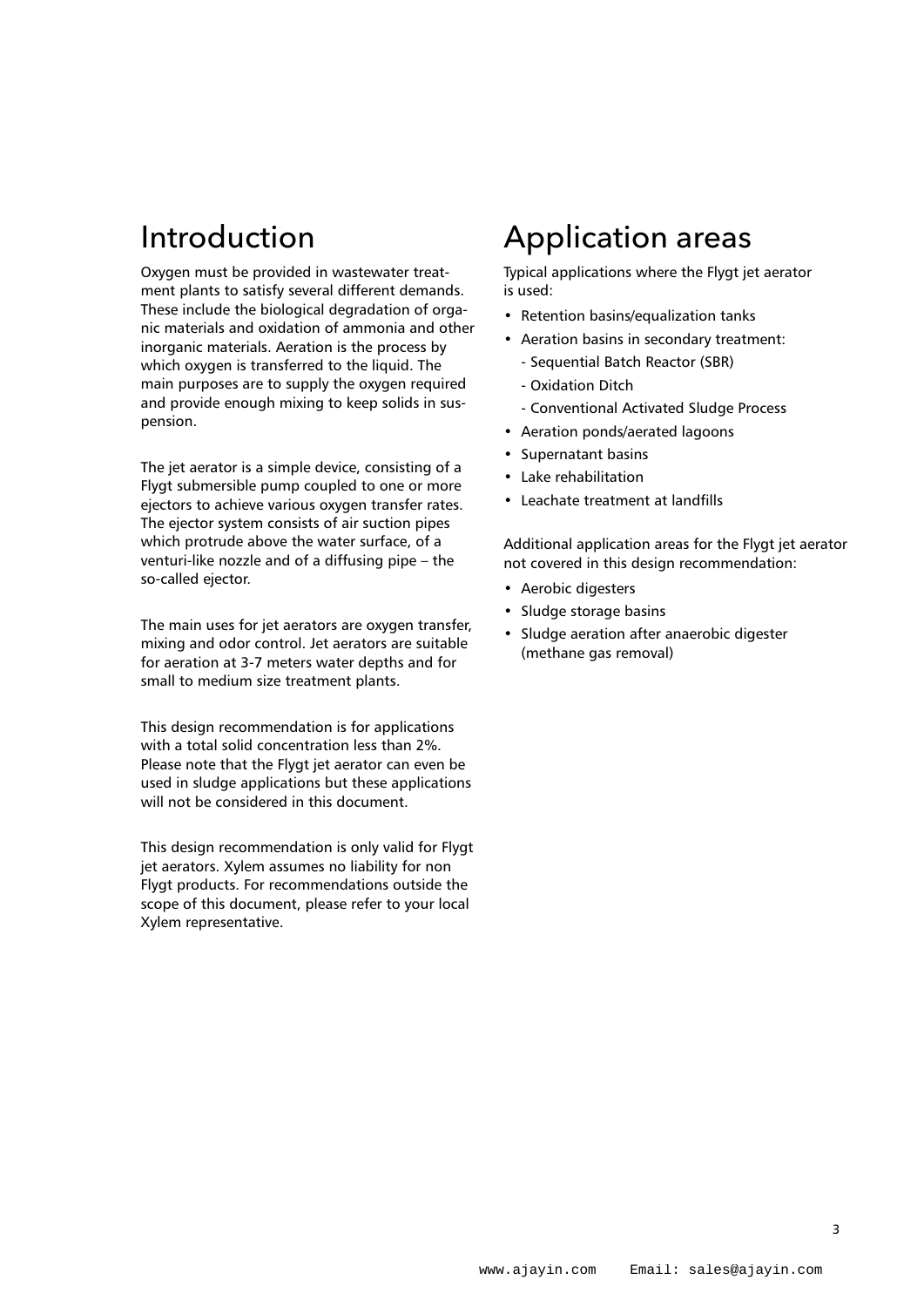# Product description

#### Working principle

A standard Flygt N-pump generates the primary liquid flow (see figure). As the flow passes through a nozzle the velocity of the liquid is accelerated, lowering the pressure, creating a zone of low pressure. Air is drawn down through the air suction pipe into the ejector. In the mixing zone the liquid and air flows are combined into a liquid jet containing fine bubbles, which shoots through the ejector.

Pumps are designated and selected for optimizing performance. Flygt jet aerators are self-aspiring down to 3.5–7 m submergence depending on type of ejector and pump. See technical specifications for exact submergence range. For wastewater applications we recommend hard iron impellers due to the erosive and corrosive nature of sewage.

The velocity of the water creates air suction which is mixed in the ejector and transferred into the wastewater in the tank.

Mixing zone Fine bubbles

Liquid flow

Flygt submersible pump

Air flow

Suction zone **Ligal** Liquid flow

Ejector Nozzle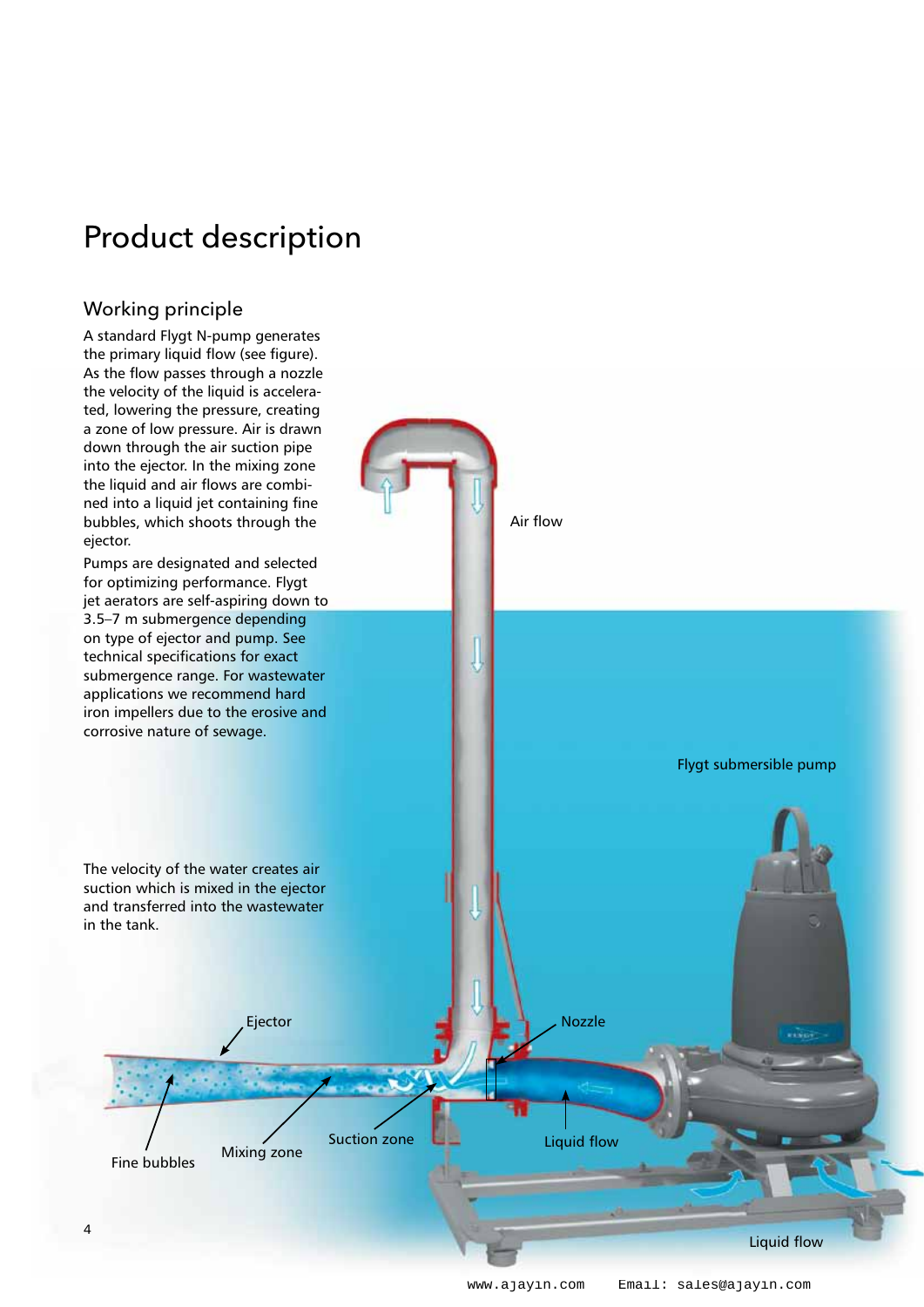#### Installation types and recommendations

Two installation types are available, S (stand-alone) and P (fixed installation using guide bars).



The air intake bend prevents unwanted objects from entering suction pipe.

S-installation implies easy installation, easy ejector maintenance and possibility to alter location and direction in the tank.

P-installation is recommended when the equipment is installed in high flow velocity applications and there are concerns that the jet aerator might move.

The small ejector 112, with a throughlet of 55 mm is not recommended when there are larger solids present – for example in primary sludge – as the risk for clogging increases.

Submerged installation is most common for the Flygt jet aerator.

Dry installation is not possible for the following models, due to the lack of internal cooling for the pump:

- Flygt JA 112-3085
- Flygt JA 112-3102
- Flygt JA 117-3127

Dry installation is adapted when the tank is very small or the bottom layout does not allow a standard installation. Furthermore dry installation is suited for a pump in an existing pump room or for instance when there is no possibility to access the tank from above. When the installation is in a covered tank or inside a building, the air suction pipe can require a special design. Installation of an anti-vibration joint before and after the pump is recommended in order to avoid vibrations being transmitted between the pump part and the ejector. In order to make pump maintenance easier, a shutoff valve should be installed before and after the pump. The water inlet pipe should have a straight length of 10 diameters before the inlet bend to the pump. The air suction pipe can be installed outside the tank, but it must extend above the water level.

To avoid wastewater splashing out of the air inlet pipe when the ejector is started or stopped, the air suction pipe end should be at least two meters above the tank's water level.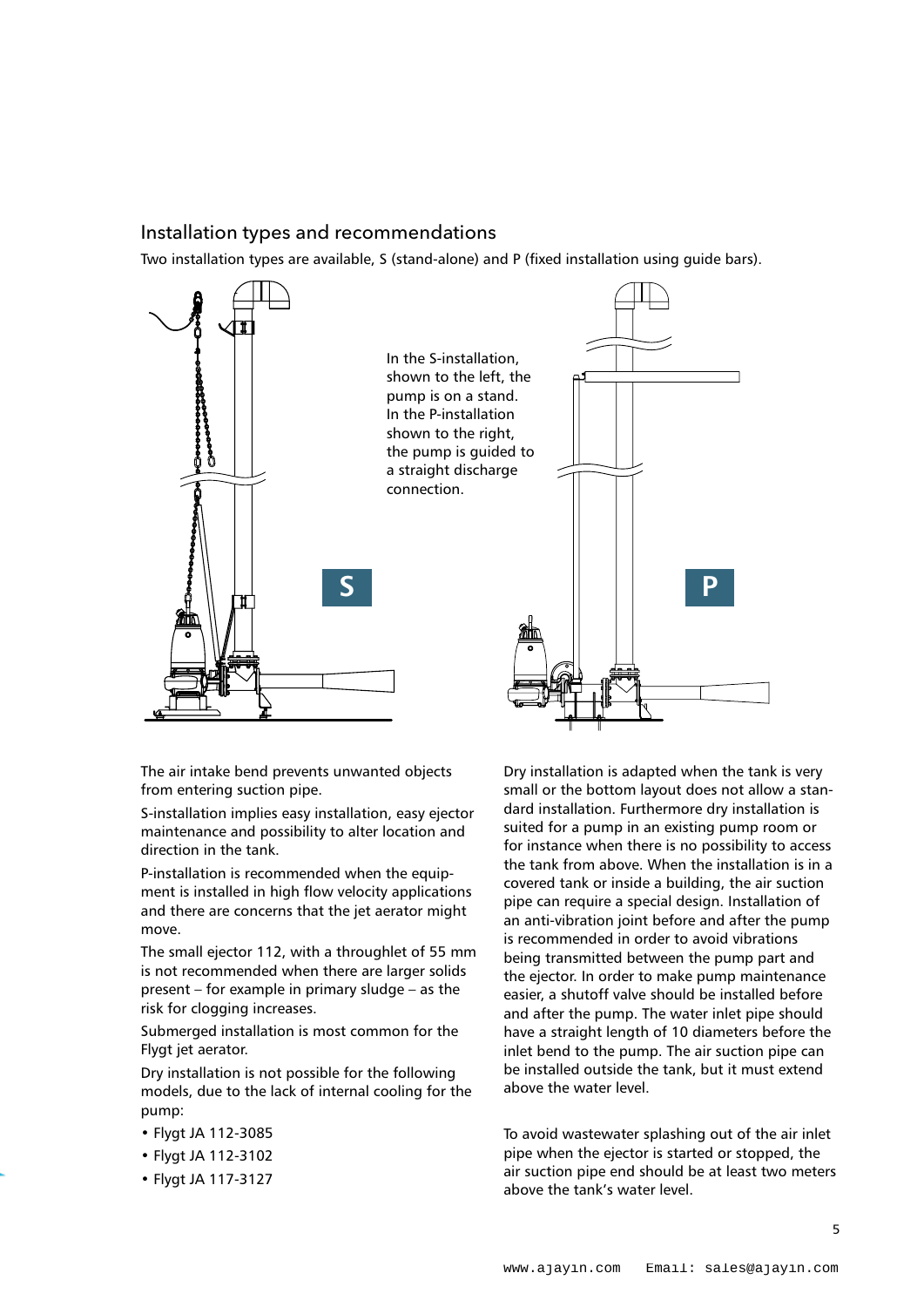# Product selection

The following tables can be used for selecting jet aerators, and to determine if an extra mixer is required to fulfil the mixing criteria. When more data and information is available than just application, inflow and tank sizes, other selection tools such as technical specifications or Flygt software can be used. Please contact Xylem for more assistance.

Start the selection process by choosing the jet aerator that fulfils the aeration requirements according to the tables below. Use the selection graph for mixing to determine if mixing provided by the selected aerator is sufficient. If not, select a mixer so that the thrust from both units fulfils the mixing requirement. For larger tanks, a combination of a mixer and a jet aerator is often the optimal solution.

| <b>Application</b><br>inflow [I/s] | <b>Aeration in</b><br>municipal wastewater<br>applications |
|------------------------------------|------------------------------------------------------------|
|                                    | JA 112-3102                                                |
| $\mathcal{L}$                      | JA 117-3127                                                |
| 4                                  | JA 117-3153                                                |
| 6                                  | JA 217-3202                                                |
| 10                                 | JA 317-3202                                                |
| 20                                 | 2 units JA 317-3202                                        |

The assumed BOD is 300 mg/l. Nitrification is assumed at TK-N 40 mg/l.

| <b>Application</b><br>inflow [I/s] | <b>Aeration in manure</b><br>wastewater applications |
|------------------------------------|------------------------------------------------------|
|                                    | JA 217-3202                                          |
|                                    | JA 317-3202                                          |
|                                    | 2 units JA 317-3202                                  |

The assumed BOD is 2700 mg/l. No nitrification assumed.

#### Selection tables for oxygen requirement

The following tables are designed to satisfy the oxygen requirement only. This means that the jet aerator selection depends on the incoming flow and its BOD concentration but not on the tank dimensions. Please note that if your input data deviates significantly from the predefined applications below, other product selections might be required.

The assumed parameters in all of the listed applications are:

 $\alpha$  0.75,  $\beta$  0.95,  $\theta$  1.024, DO 2 mg/l Water temperature 20°C,

Site elevation 0 masl, Depth 3–5 m.

For water temperatures below 20°C and/or water depth below 5 m the following jet aerator selections are conservative.

| <b>Application</b><br>inflow [I/s] | <b>Aeration in dairy</b><br>wastewater applications<br>in milk production |
|------------------------------------|---------------------------------------------------------------------------|
|                                    | JA 117-3127                                                               |
| 2                                  | JA 117-3153                                                               |
|                                    | JA 217-3202                                                               |
| 6                                  | JA 317-3202                                                               |
|                                    | 2 units JA 217-3202                                                       |

The assumed parameters BOD is 700 mg/l. No nitrification assumed.

| <b>Application</b><br>inflow [I/s] | <b>Aeration in city dump</b><br>wastewater applications |
|------------------------------------|---------------------------------------------------------|
|                                    | JA 117-3127                                             |
| 8                                  | JA 117-3153                                             |
| $12 \overline{ }$                  | JA 217-3171                                             |
| 16                                 | JA 217-3202                                             |
| 32                                 | JA 317-3202                                             |

The assumed BOD is 150 mg/l. No nitrification assumed.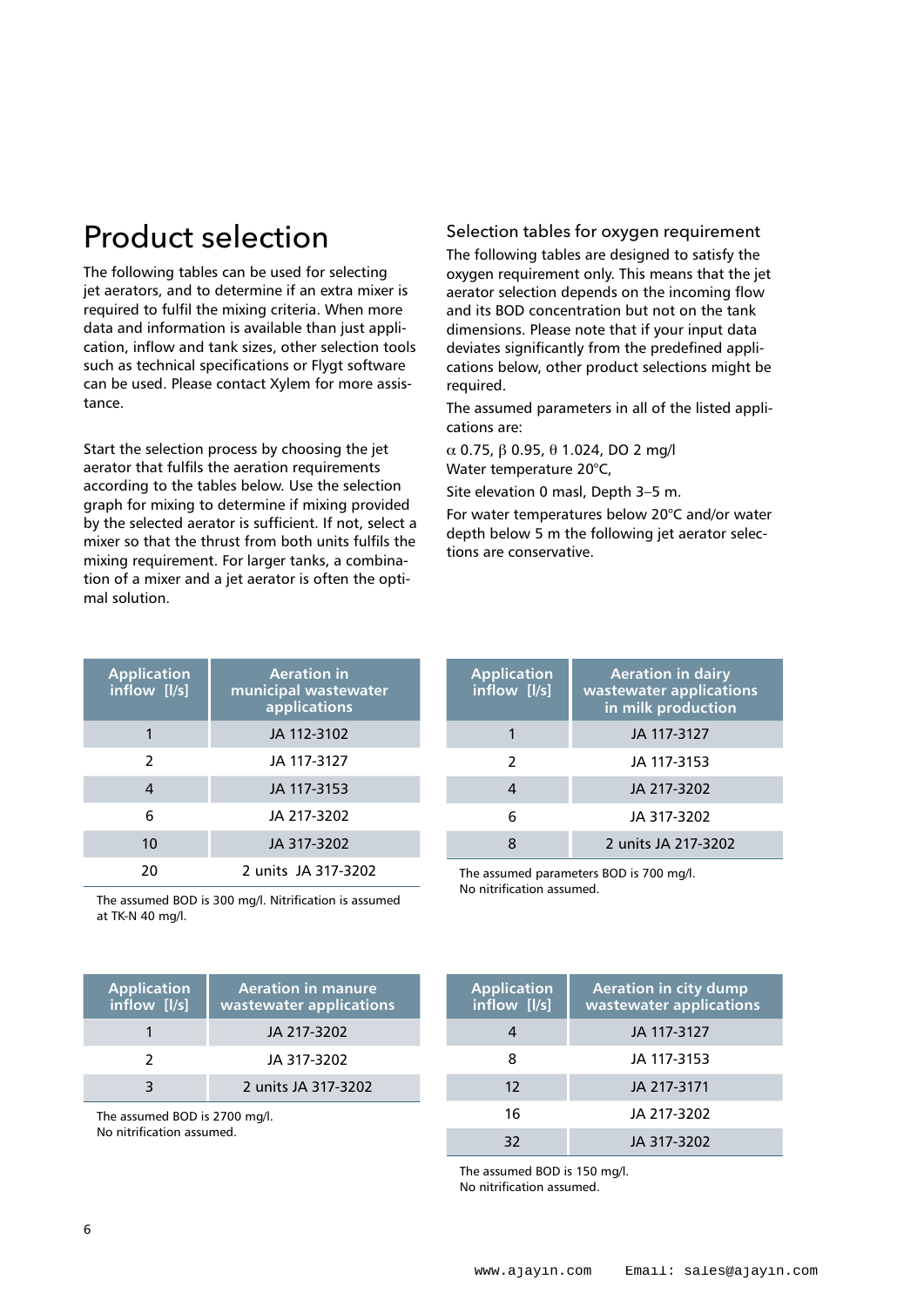#### Selection graph for mixing

The amount of supplied air is adapted to the demand of oxygen in the process, and if excess air is required to keep the suspended solids in suspension, it is more energy efficient to do so with a mechanical mixer. The mechanical mixer:

- Provides good and direct contact between wastewater and returned sludge
- Keeps suspended solids in suspension
- Maintains the desired flow direction through the tank

An efficient process requires complete mixing where the whole tank volume is utilized. The following graph can be used for mixer selection, the aim being to keep solids in suspension.

#### Selection example

An aeration tank in a wastewater treatment plant needs to be equipped with a Flygt jet aerator. The tank dimensions are 10m x 7m x 4m. The water temperature is 10°C–20°C. The inflow to the tank is 5 l/s.

There is no other information on the biological load.

From the oxygen table "Aeration in municipal WWTP applications", at 6 l/s, one JA 217-3202 is selected.

The tank surface area is 10m x 7m =  $70$ m<sup>2</sup>. From the mixer selection table above, for  $70m^2$  at  $4m$ liquid depth one JA 217-3202 does not fulfil the mixing requirement (ok at 60m<sup>2</sup> at 4m depth), i.e. a (small) mixer must be added. The mixer 4620 is selected to complement the jet aerator to reach the mixing requirement.  $\sum_{i=1}^{n}$  the mixing requirement.



**Jet aerator mixing selection chart in rectangular tanks, 50Hz**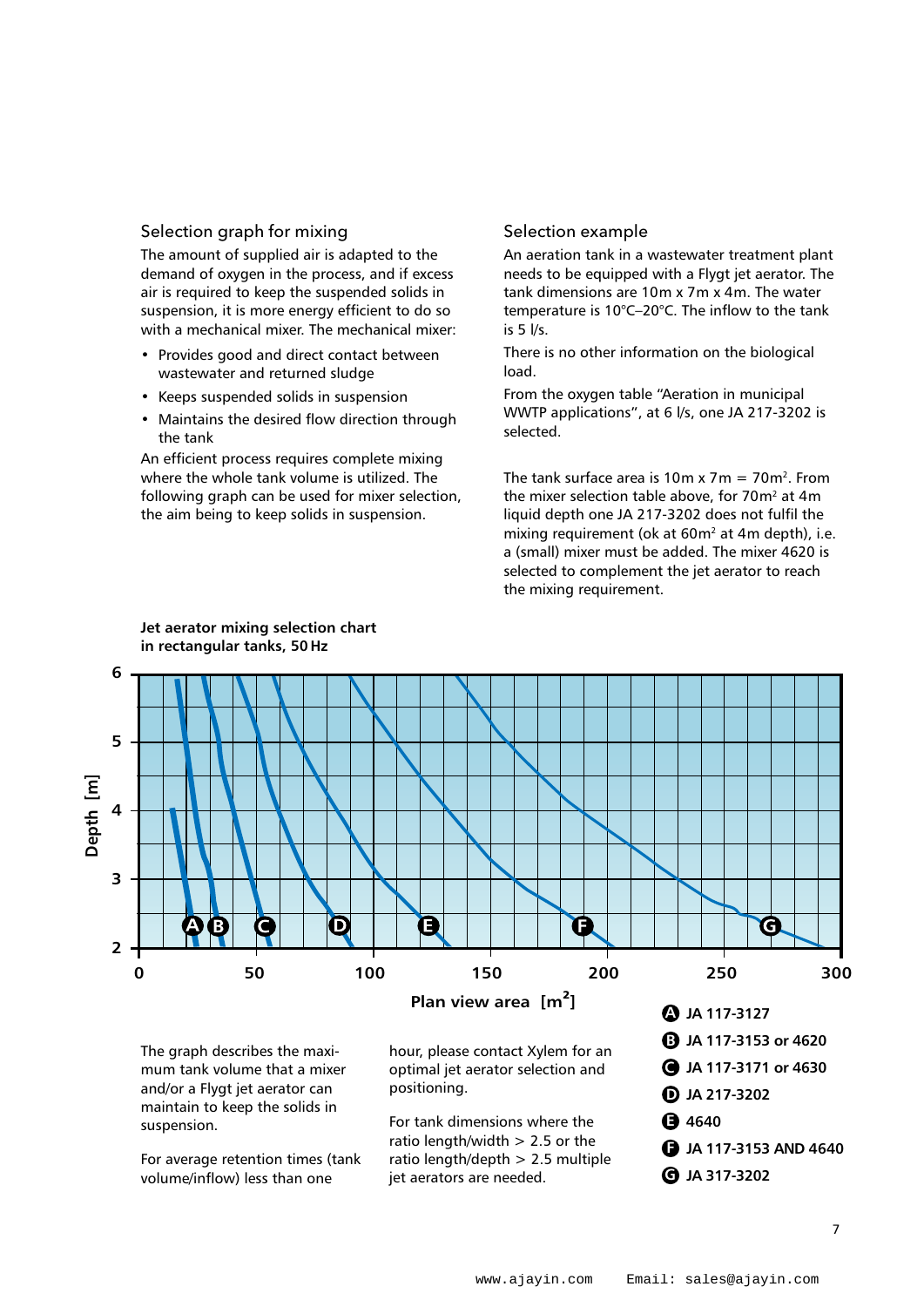### Positioning jet aerators and mixers in circular and rectangular tanks

The jet aerators should be placed according to positioning principles applied for mixers.

To utilize the jet source optimally and achieve maximum bulk flow in the whole volume, the jet should be directed towards the longest possible free path. The bulk flow follows the shape of the tank, and the flow pattern forms an unbroken loop. A free jet expands at an angle of approximately 20 degrees. Before the jet reaches the wall, it has to turn back to ensure the return flow.

Creating a sufficiently strong bulk flow in the tank is paramount to achieve good mixing. Based on the jet expansion, it is possible to define a few general rules for an optimised positioning. Using the steps below, jet aerators and submersible mixers can be positioned in any tank.

- 1. Identify the bulk flow loop. The bulk flow loop is in most cases determined by the tank shape and geometrical dimensions
- 2. Locate the jet aerator in the loop
- 3. Allow a long jet path for large bulk flow. This often means location in a corner
- 4. Smooth deflection for low losses
- 5. Do not aim the jet aerator at obstacles

Long jet path and smooth deflection is in general a contradiction, and a compromise is necessary. In a circular tank the optimal velocity is obtained when the jet is directed at 1/2 radius (30° from the centerline). The same principle can be used in rectangular tanks. Direct the jet aerator towards 1/4 of the width at the centerline (L/2) as in figure 4.

Principles of positioning of one or two jet aerators for maximizing bulk flow. The jet aerators should be placed at an angle of 30° off the tank center in a circular tank. In a rectangular tank the jet aerator should be directed towards a point that is at 1/4 of the tank's width at the centreline (L/2)



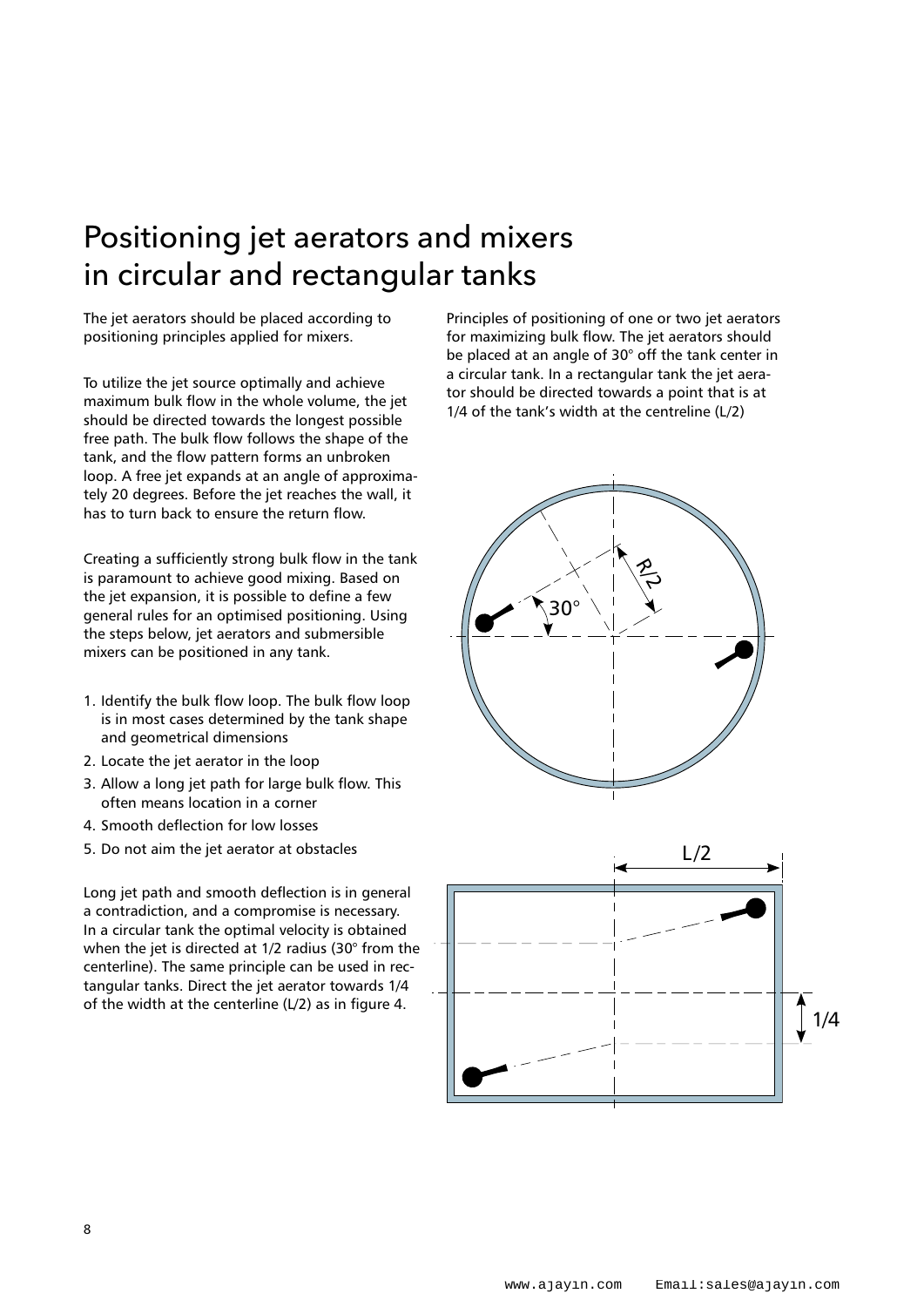The following positioning recommendation is applicable in larger tanks when a mixer is used to complement the aerator to fulfil the mixing requirement.

The jet aerators can be used in any tank shape. The only minimum clearance that needs to be considered is the distance to the side wall. The distance from the ejector outlet to the side wall should be a minimum 0.6 m. For oxidation ditches, the same clearance as for mixers applies. Please note that no equipment should be installed in the air jet from the jet aerator.

In a circular tank the mixer should be placed at an angle of 40° off the tank center and the jet aerator 20° to maximize bulk flow.

To maximize bulkflow in a rectangular tank the mixer should be directed towards 3/8 of the width and the jet aerator towards 1/8 of the width from the center at the perpendicular centerline.



Positioning of a jet aerator and mixer in a circular tank.



Positioning of a jet aerator and mixer in a rectangular tank.

In an oxidation ditch the clearance between a jet aerator and a mixer placed side by side must be larger than the diameter of mixer propeller.



Positioning of a jet aerator and a mixer in an oxidation ditch.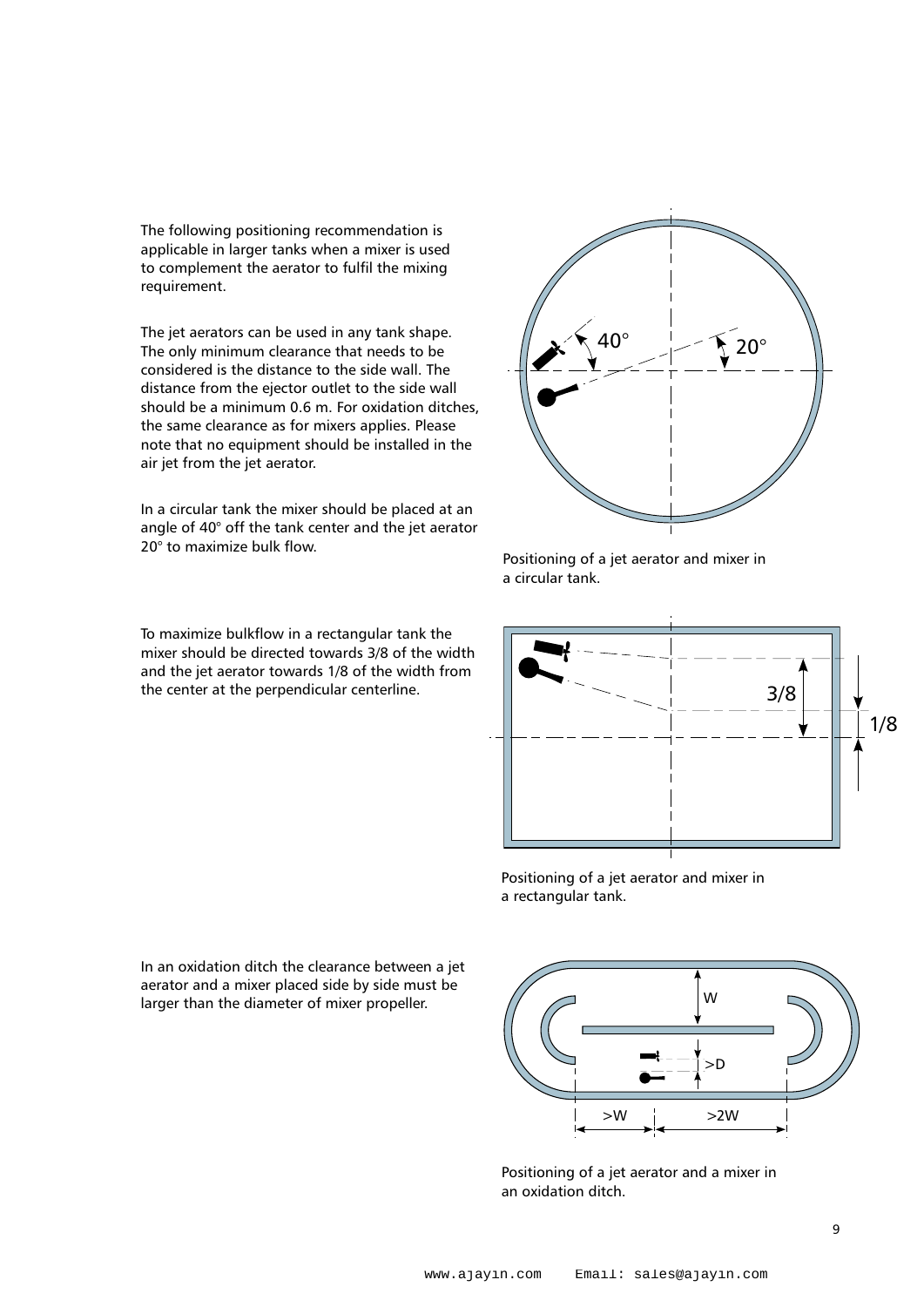#### Jet aerators and/or mixers in series

To prevent poor hydraulic conditions which could cause vibrations in the case of an installation in series, the distance between the units should be at least one air jet length or 10 mixer propeller diameters, to prevent poor hydraulic conditions which could cause vibrations.

The approximate distance from jet aerators to where the air plume strikes the surface are presented in this table.

### VFD control

The Standard oxygen transfer rate, SOTR, capacity can be controlled using a Variable Frequency Drive on the pump. Maximum turn down capacity depends on the depth and this is exemplified for JA 117-3153 in the table below. At a lower frequency the pump will not generate enough flow (velocity) to create the under pressure required at the given depth.

An example of performance change due to changed frequency can be seen in the chart below. This is for a JA 117-3153 at 4 meters depth. At this depth, the minimum frequency required is 33 Hz, meaning that data below this value is meaningless.

#### 50 Hz Flygt jet aerators jet lengths at 3–7 m depth

| <b>Depth</b> | $3 \, \text{m}$ | 4 <sub>m</sub> | 5m  | $6 \text{ m}$ | $7 \overline{m}$ |
|--------------|-----------------|----------------|-----|---------------|------------------|
| JA 112-3085  | 2.3             |                |     |               |                  |
| JA 112-3102  | 2.6             | 2.9            |     |               |                  |
| JA 117-3127  | 6.2             | 6.9            | 7.6 |               |                  |
| JA 117-3153  | 7.0             | 7.7            | 8.4 | 9.0           | 9.6              |
| JA 117-3171  | 7.8             | 8.6            | 9.4 | 10.0          | 10.6             |
| JA 217-3202  | 7.0             | 7.8            | 8.4 | 9.0           | 9.6              |
| JA 317-3202  | 7.6             | 8.4            | 9.1 | 9.8           | 10.4             |

#### Minimum frequency at a given depth

| Depth                     | 3 m 4 m 5 m 6 m 7 m |    |      |      |
|---------------------------|---------------------|----|------|------|
| Min. frequency 29<br>[Hz] | 33                  | 37 | - 40 | - 45 |





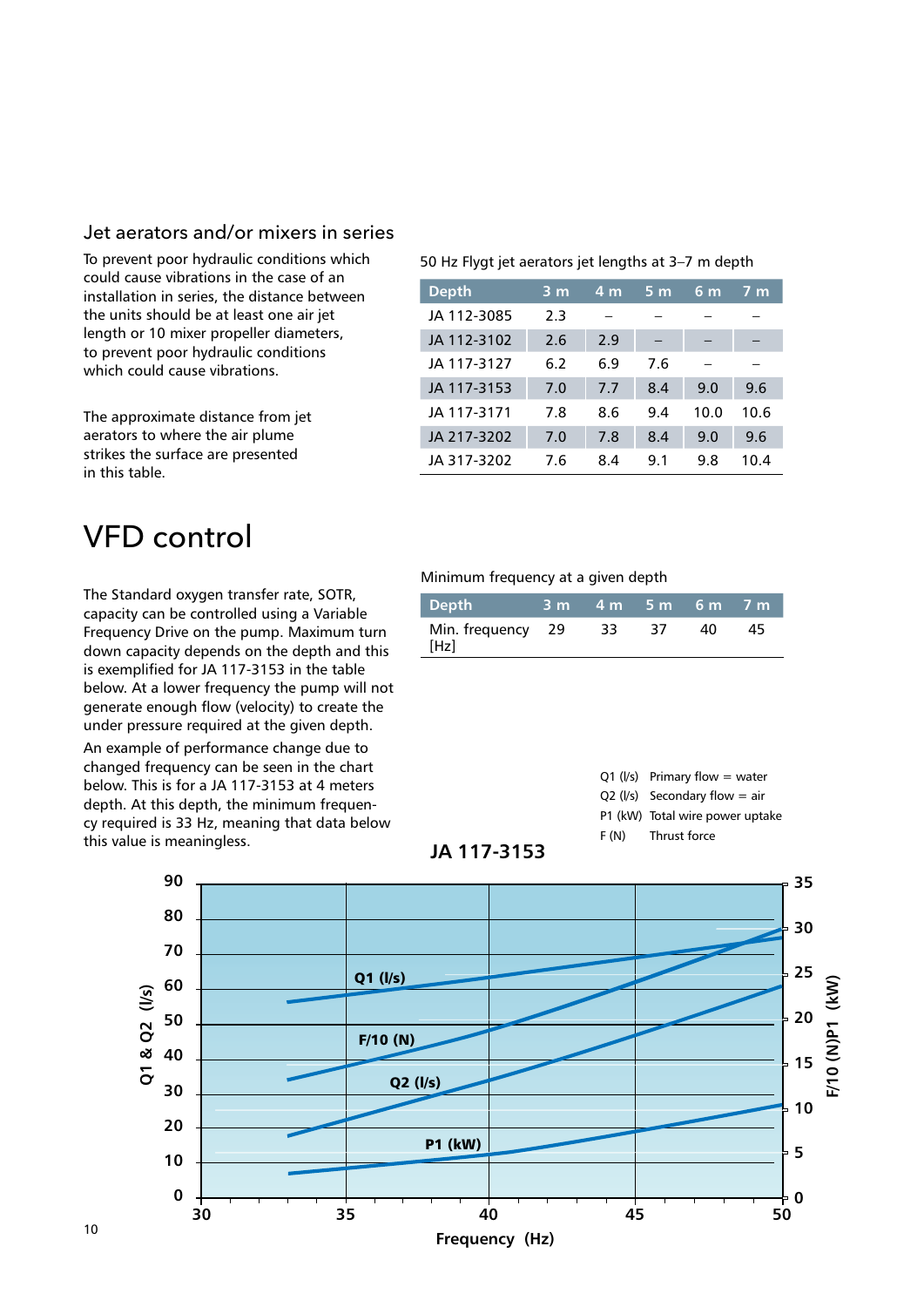### Abbreviations

| <b>SOTE</b>                                                                                                                                                                                                                                     | Star        |
|-------------------------------------------------------------------------------------------------------------------------------------------------------------------------------------------------------------------------------------------------|-------------|
| $SOTR$ (kg O <sub>2</sub> /h) $\qquad \qquad \qquad$                                                                                                                                                                                            | Star        |
| SOR (kg O <sub>2</sub> /h)                                                                                                                                                                                                                      | Star        |
| AOR (kg O <sub>2</sub> /h) <u>and the contract of the contract of the contract of the contract of the contract of the contract of the contract of the contract of the contract of the contract of the contract of the contract of the contr</u> | Actu        |
|                                                                                                                                                                                                                                                 | Star        |
|                                                                                                                                                                                                                                                 | Nor         |
|                                                                                                                                                                                                                                                 | Thru        |
| BOD (mg/l)                                                                                                                                                                                                                                      | <b>Bioc</b> |
|                                                                                                                                                                                                                                                 | Tota        |
| F/M (kg O <sub>2</sub> /kg MLSS day) <b>Manual Community</b> CHS 0.4 MHz                                                                                                                                                                        | Foo         |
| SRT (days) <u>and the contract of the set of the set of the set of the set of the set of the set of the set of the set of the set of the set of the set of the set of the set of the set of the set of the set of the set of the</u>            | Sluc        |
|                                                                                                                                                                                                                                                 | Mix         |
|                                                                                                                                                                                                                                                 | Prin        |
|                                                                                                                                                                                                                                                 | Sec         |
|                                                                                                                                                                                                                                                 | Tota        |

ndard oxygen transfer efficiency ndard oxygen transfer rate ndard oxygen reguirement ual oxygen requirement ndard aeration efficiency (= SOTR/P1) mal cubic meter (0° C, 1 atm) ust force chemical oxygen demand al Kieldahl nitrogen d/Mass ratio dae retention time ed ligour suspended solids nary flow  $=$  water ondary flow  $=$  air al wire power uptake

# **Systems Engineering**

Xylem can offer in-depth expertise in the design and execution of comprehensive solutions for water and wastewater transport and treatment.

Our know-how and experience are combined with a broad range of suitable products for delivering customized solutions that ensure trouble-free operations for customers. To do this our engineers utilize our own specially developed computer programs, as well as commercial, for design and development projects.

Scope of assistance includes a thoroughgoing analysis of the situation and proposed solutions together with selection of products and accessories.

We also provide hydraulic guidance and assistance for flow-related or rheological issues. Customers turn to us, as well, for analysis of complex systems for network pumping, including calculations for hydraulic transients, pump starts and flow variations.

**Additional services:** 

- Optimization of pump sump design for our products and specific sites
- Assistance with mixing and aeration specifications and design of appropriate systems
- System simulation utilizing computational fluid dynamics (CFD)
- Guidance for model testing and organizing it
- Guidance for achieving the lowest costs in operations, service and installation
- Specially developed engineering software to facilitate designing

The range of services is comprehensive, but our philosophy is very simple: There is no substitute for excellence.